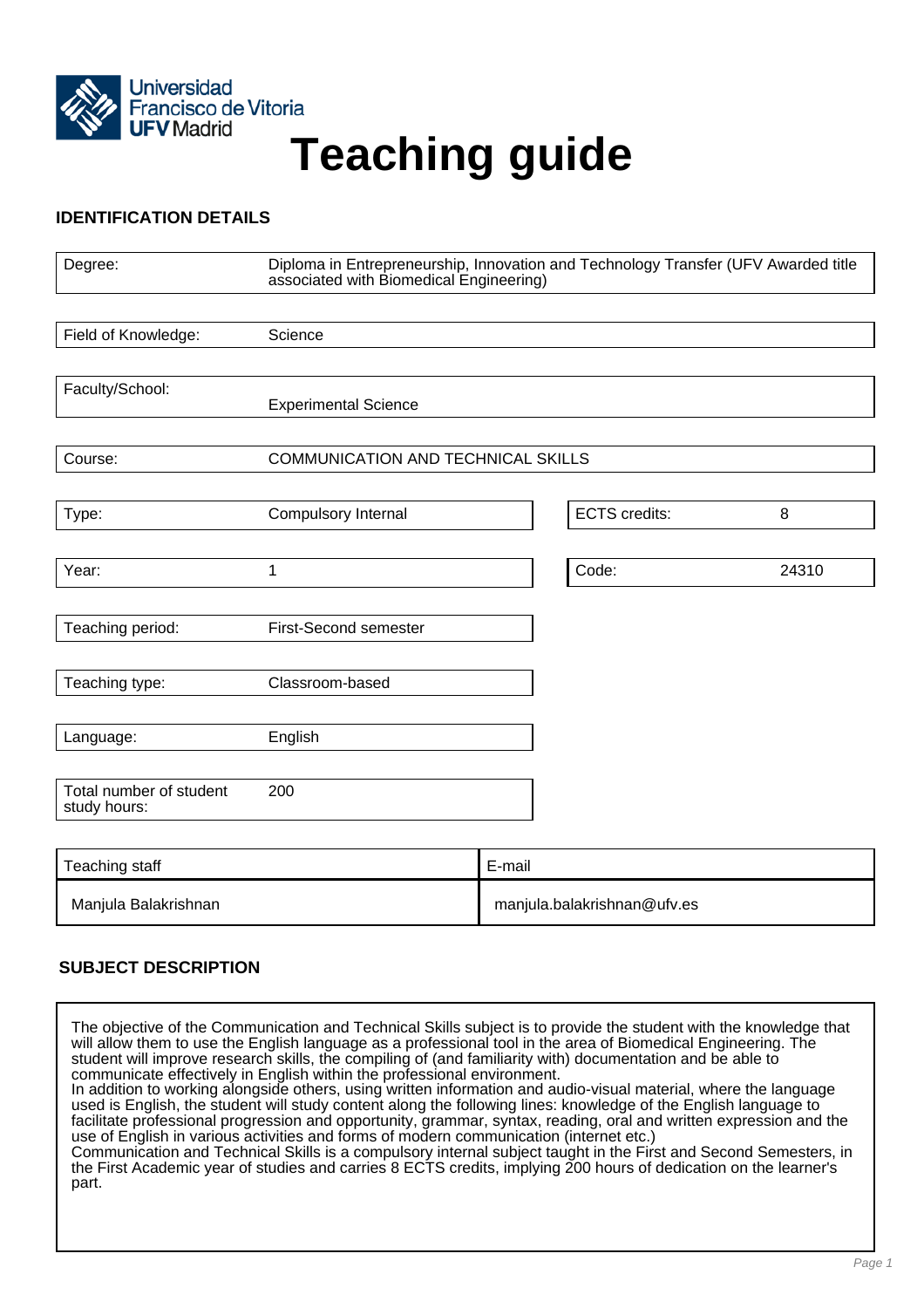## **GOAL**

To develop and improve the learner's overall communicative skills in English through active listening and speaking, and in particular, to increase the learner's understanding and use of vocabulary and language structure as well as reading and writing skills within this particular field of study.

## **PRIOR KNOWLEDGE**

This course recommends a minimum B2 level of English, understanding that students have successfully completed the English Language Test Section in the Spanish State University Access Exam (EBAU). (See: the Common European Framework of Reference for Languages)

# **COURSE SYLLABUS**

A robust skills and language CEFR-aligned syllabus using contexts for learning new language that provide engaging real-life situations and stories exposing students to authentic English usage and providing realistic models for language prodution. It is designed to promote effective communication and helps to build learners' confidence with regular opportunities for meaningful practice using various methodologies like 'Flipped classroom' and 'Cooperative learning'.

Lessons give students concrete learning objectives and a sense of progress. All sections have tasks that move from global to detailed understanding so students can achieve a good overall comprehension.

Reading and listening sections allow students to practise their receptive skills.

The approach to grammar is inductive. Students are exposed to new language in context. Each grammar section prompts the student to notice the feature in context and to discover its form and use. Students then have further opportunities for controlled practice before using their new language in more authentic spoken or written output.

# **EDUCATION ACTIVITIES**

In second-language teaching-learning methodology, the how is as important as the what or even the final result. The methodology applied in this course is therefore communicative, eclectic and collaborative. 'Communicative' implies active participation and involvement. 'Eclectic' takes into account different teaching-learning styles, allowing the student to develop and activate his/her own learning. 'Collaborative' provides the learner with the opportunity, both individually and in collaboration with others, to acquire more autonomy as well as a greater sense of responsibility for self and others. The teacher is a guide in this learning process.

This communicative, eclectic, collaborative methodology implies,

IN CLASS:

- Interactive class lectures
- Student presentations and student-led discussions
- Group and pair activities: role-plays, simulations, interviews, research, project work, online forums, etc.
- Feedback mechanisms
- Midterm and final written and/or oral exams

## OUTSIDE OF CLASS:

- Independent study and preparation of class/group/pair work
- Online task completion and participation
- Individual and group tutorials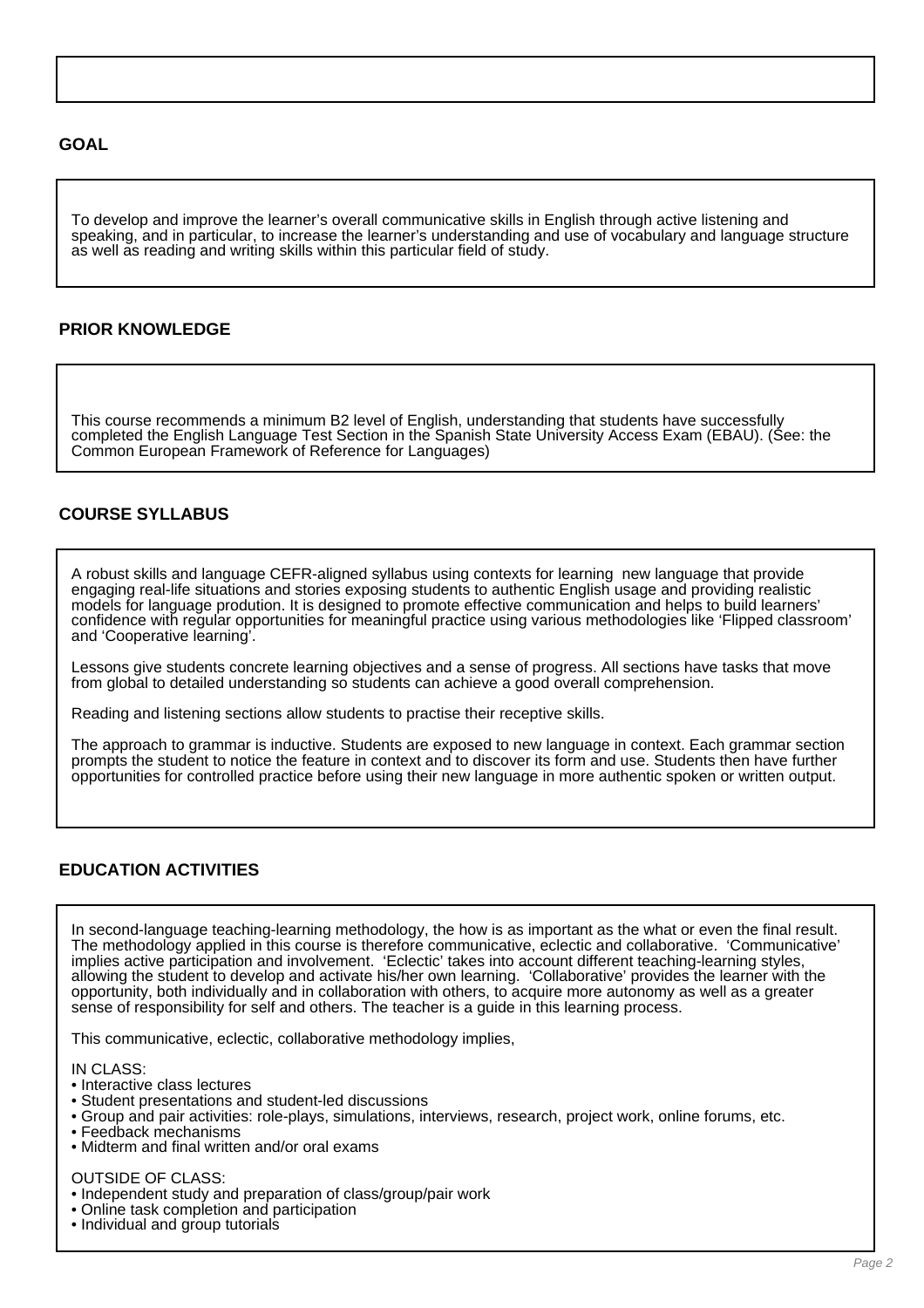#### • Self-assessment

The focus of this subject is on content, knowledge and skills relevant to the chosen degree area.

# **DISTRIBUTION OF WORK TIME**

| <b>CLASSROOM-BASED ACTIVITY</b>                                                                                                                                                         | INDEPENDENT STUDY/OUT-OF-CLASSROOM<br><b>ACTIVITY</b>                                                                       |  |
|-----------------------------------------------------------------------------------------------------------------------------------------------------------------------------------------|-----------------------------------------------------------------------------------------------------------------------------|--|
| 180<br>hours                                                                                                                                                                            | 120 hours                                                                                                                   |  |
| Theoretical Classes / Lectures                                                                                                                                                          | * Individual and group work                                                                                                 |  |
| * Theoretical and practical workshops, seminars,<br>conference, round tables: (Work in small groups in order to<br>go in depth with specific content, individual or group<br>tutorials) | * Theoretical and practical study<br>* Completion of assignments on UFV Virtu@I and /or<br>other multimedia platforms. 120h |  |
| <sup>*</sup> Practical Classes and Presentations of Group Work<br>Assessment 80h                                                                                                        |                                                                                                                             |  |

## **SKILLS**

Develop oral and written communication skills in English.

Analyse and appreciate the key ideas and content of texts related to current affairs and science to discover the ideas, issues and messages incorporated within them and to make critical judgements about their form and content.

Use the English language for professional development in an international context.

# **LEARNING RESULTS**

Write short essays expressing thought and opinion on given course related topics in an accurate, coherent and organized way.

Select, analyse and document information from various sources to create suitable material for subsequent presentation and/or discussion.

Apply effective communication skills and techniques to oral presentations.

Create and lead a meaningful discussion on current issues and/or science related issues.

## **LEARNING APPRAISAL SYSTEM**

 $\mathcal{A}_k$  denotes the deviation of the deviation of the deviation of the deviation of the deviation of the deviation of the deviation

CONTINUOUS EVALUATION SYSTEM

\*\*\*\*\*\*\*\*\*\*\*\*\*\*\*\*\*\*\*\*\*\*\*\*\*\*\*\*\*\*\*\*\*\*\*\*\*\*\*\*\*\*\*\*\*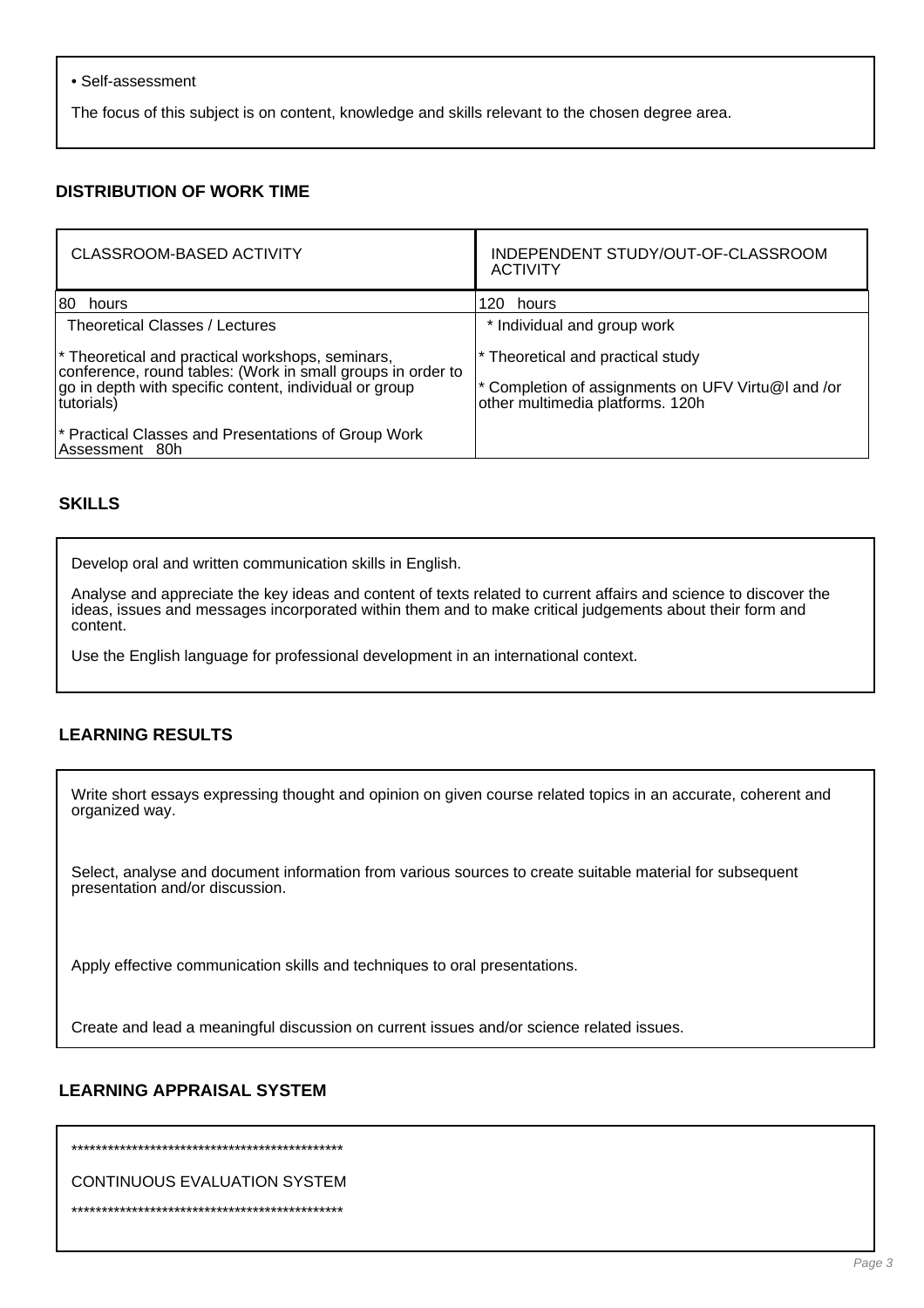------------------------------------------------------------------------------------------------------------ ORDINARY EXAM PERIOD: Dec-Jan (1st SEMESTER) – May (2nd SEMESTER)

 $-$ 

BLOCK 1: WRITTEN EXAMS – 40%

 -10% - Mid-term Exam. If a student does not sit the mid-term exam and does not present a formal excuse IN DUE TIME AND IN PROPER FORM, authorized by the PEC or the Director of the Degree, he/she loses this 10%.

 -30% - Final Exam. To calculate an average with the Mid-term Exam, the student must obtain a minimum of 5/10 on the Final Exam.

NOTE: Students must obtain a PASS (5/10) in THE FINAL EXAM IN ORDER TO PASS THE SUBJECT and to calculate an overall grade average with blocks 2, 3 and 4.

BLOCK 2: ORAL ASSESSMENT- 30%

-Evaluated ORAL tasks completed in class throughout the semester, individually, in pairs and/or in groups (presentations, debates, discussions, simulations, interviews, etc).

NOTE: Students must obtain an overall PASS (5/10) in BLOCK 2, to calculate an overall grade average with BLOCKS 1, 3 and 4. STUDENTS MUST PASS THIS BLOCK IN ORDER TO PASS THE SUBJECT.

BLOCK 3: INDEPENDENT STUDY-WORK ASSESSMENT - 20%

-Completion of minimum 2 evaluated pieces of work, as stipulated by the teacher.

-Completion of regular homework assignments

-Completion of and participation in any online tasks.

-Attendance to tutorials when required.

NOTE: All tasks and assignments must be handed in IN DUE TIME AND PROPER FORM, as stipulated in the course calendar uploaded onto the Aula Virtual. If tasks and assignments are not handed in IN DUE TIME AND PROPER FORM, the mark for aforementioned tasks and assignments will be 'zero' (0). They will NOT be marked within the ordinary exam period if handed in after the deadline.

BLOCK 4: ATTITUDE AND PARTICIPATION – 10%

NOTE: Students who do not attend class on a regular basis and who do not have a formal "dispensa" authorized and communicated by the Degree automatically lose this 10%.

------------------------------------------------------------------------------------------------------ EXTRAORDINARY EXAM PERIOD: June -July (1st and 2nd SEMESTERS)

------------------------------------------------------------------------------------------------------

NOTE:

1.Within one academic period, all passed marks from the different BLOCKS will be transferred from the ordinary to the extraordinary exam period.

2.Within one academic period, only those BLOCKS which have been failed in the ordinary exam period may be repeated in the extraordinary exam period.

3.No grades will be transferred from one academic year to the following academic year.

BLOCK 1: WRITTEN EXAM – 40%

-If BLOCK 1 has been failed, the student will be required to sit one written exam based on the contents covered throughout the course.

NOTE: Students must obtain an overall PASS (5/10) in BLOCK 1 to calculate an overall grade average with BLOCKS 2, 3 and 4. STUDENTS MUST PASS THE FINAL EXAM IN ORDER TO PASS THE SUBJECT.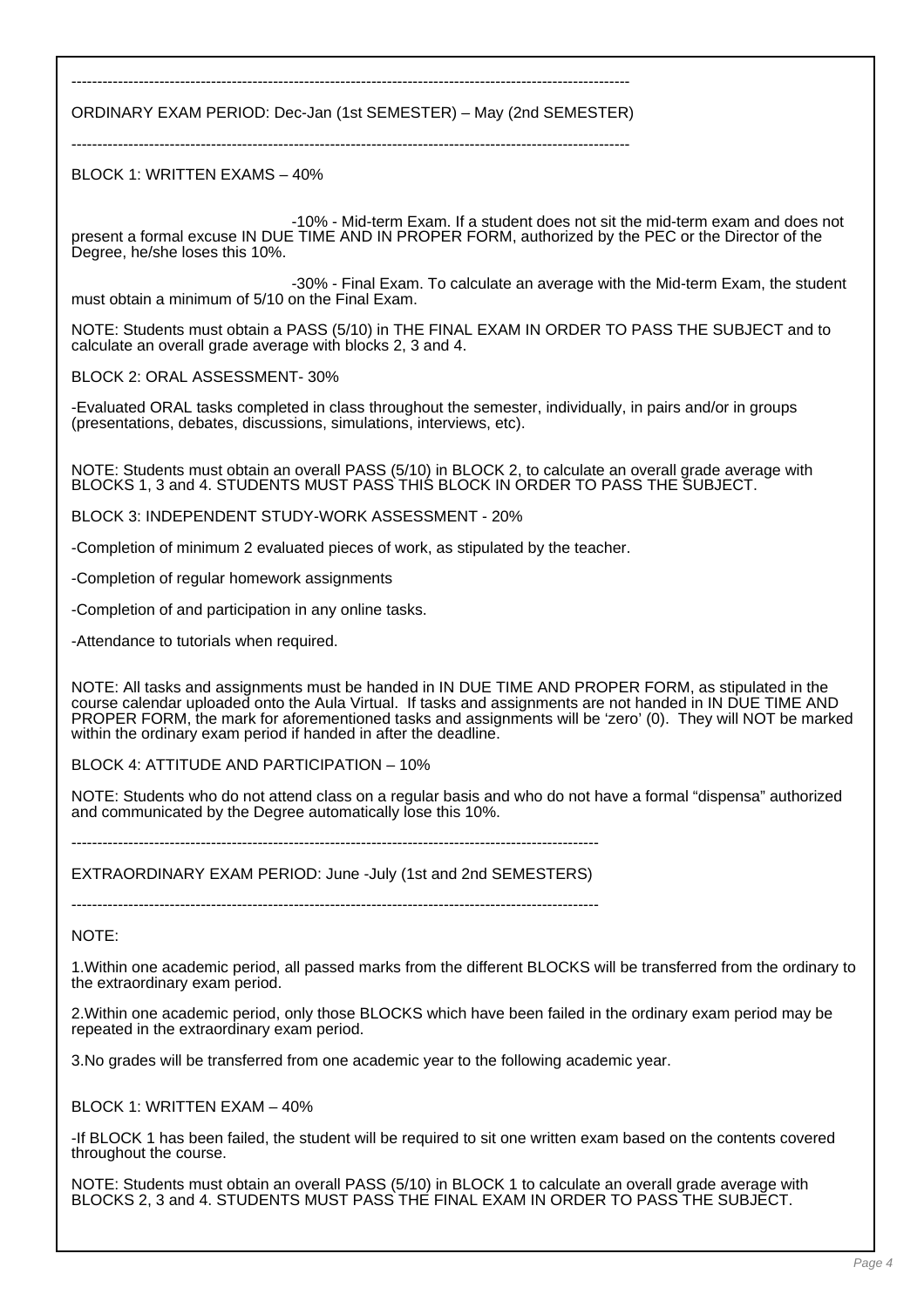BLOCK 2: ORAL ASSESSMENT- 30%

-If BLOCK 2 has been failed, the student will be required to carry out the required oral tasks from the ordinary exam period.

-The ORAL ASSESSMENT will take place on or before the officially published extraordinary exam date, unless indicated otherwise by the teacher.

NOTE: Students must obtain an overall PASS (5/10) in BLOCK 2 to calculate an overall grade average with BLOCKS 1, 3 and 4. STUDENTS MUST PASS THIS BLOCK IN ORDER TO PASS THE SUBJECT.

BLOCK 3: INDEPENDENT STUDY-WORK ASSESSMENT - 20%

-If BLOCK 3 has been failed, the student will have the opportunity to repeat and/or submit one or more major pieces of course-related work BY OR BEFORE the official final exam date in the extraordinary period unless indicated otherwise by the teacher.

BLOCK 4: ATTITUDE AND PARTICIPATION – 10%

- The mark for this block will be transferred from the ordinary period to the extraordinary period.

\*\*\*\*\*\*\*\*\*\*\*\*\*\*\*\*\*\*\*\*\*\*\*\*\*\*\*\*\*\*\*\*\*\*\*\*\*\*\*\*\*\*\*\*\*

ALTERNATIVE EVALUATION SYSTEM

\*\*\*\*\*\*\*\*\*\*\*\*\*\*\*\*\*\*\*\*\*\*\*\*\*\*\*\*\*\*\*\*\*\*\*\*\*\*\*\*\*\*\*\*\*

NOTE: This system only applies for those students who are: repeating the course; have an official 'dispensa' signed by the dean of the corresponding faculty; or are on an international exchange program, therefore automatically having a 'dispensa'. IT IS THE STUDENT'S RESPONSIBILITY TO BE INFORMED REGARDING COURSE REQUIREMENTS, DEADLINES AND EXAM DATES, AS WELL AS TO CONTACT HIS/HER TEACHER. STUDENTS MUST CONTACT THEIR TEACHER WITHIN TWO WEEKS FROM THE BEGINNING OF THE TERM.

------------------------------------------------------------------------------------------------------------

ORDINARY EXAM PERIOD: Dec-Jan (1st SEMESTER) – May (2nd SEMESTER)

------------------------------------------------------------------------------------------------------------

BLOCK 1: WRITTEN EXAM – 50%

-The student will be required to sit one written exam based on the contents covered throughout the course.

NOTE: Students must obtain an overall PASS (5/10) in BLOCK 1 to calculate an overall grade average with BLOCKS 2 and 3. STUDENTS MUST PASS THE FINAL EXAM IN ORDER TO PASS THE SUBJECT.

BLOCK 2: ORAL ASSESSMENT- 30%

-The student will be required to carry out ORAL tasks as stipulated by the teacher.

-The ORAL ASSESSMENT will take place on or before the officially published extraordinary exam date, unless indicated otherwise by the teacher.

NOTE: Students must obtain an overall PASS (5/10) in BLOCK 2 to calculate an overall grade average with BLOCKS 1 and 3. STUDENTS MUST PASS THIS BLOCK IN ORDER TO PASS THE SUBJECT.

BLOCK 3: INDEPENDENT STUDY-WORK ASSESSMENT - 20%

-Completion of evaluated pieces of work, as stipulated by the teacher.

-Completion of regular homework assignments (to be handed in through the Aula Virtual or by email).

-Completion of and participation in any online tasks.

-Attendance to tutorials when required.

NOTE: All tasks and assignments must be handed in BY OR BEFORE THE LAST DAY OF CLASS ACCORDING TO THE OFFICIAL COURSE CALENDAR OR AS STIPULATED BY YOUR TEACHER. If tasks and assignments are not handed in by or before this date, the mark for aforementioned tasks and assignments will be 'zero' (0). They will NOT be marked within the ordinary exam period if handed in after this deadline.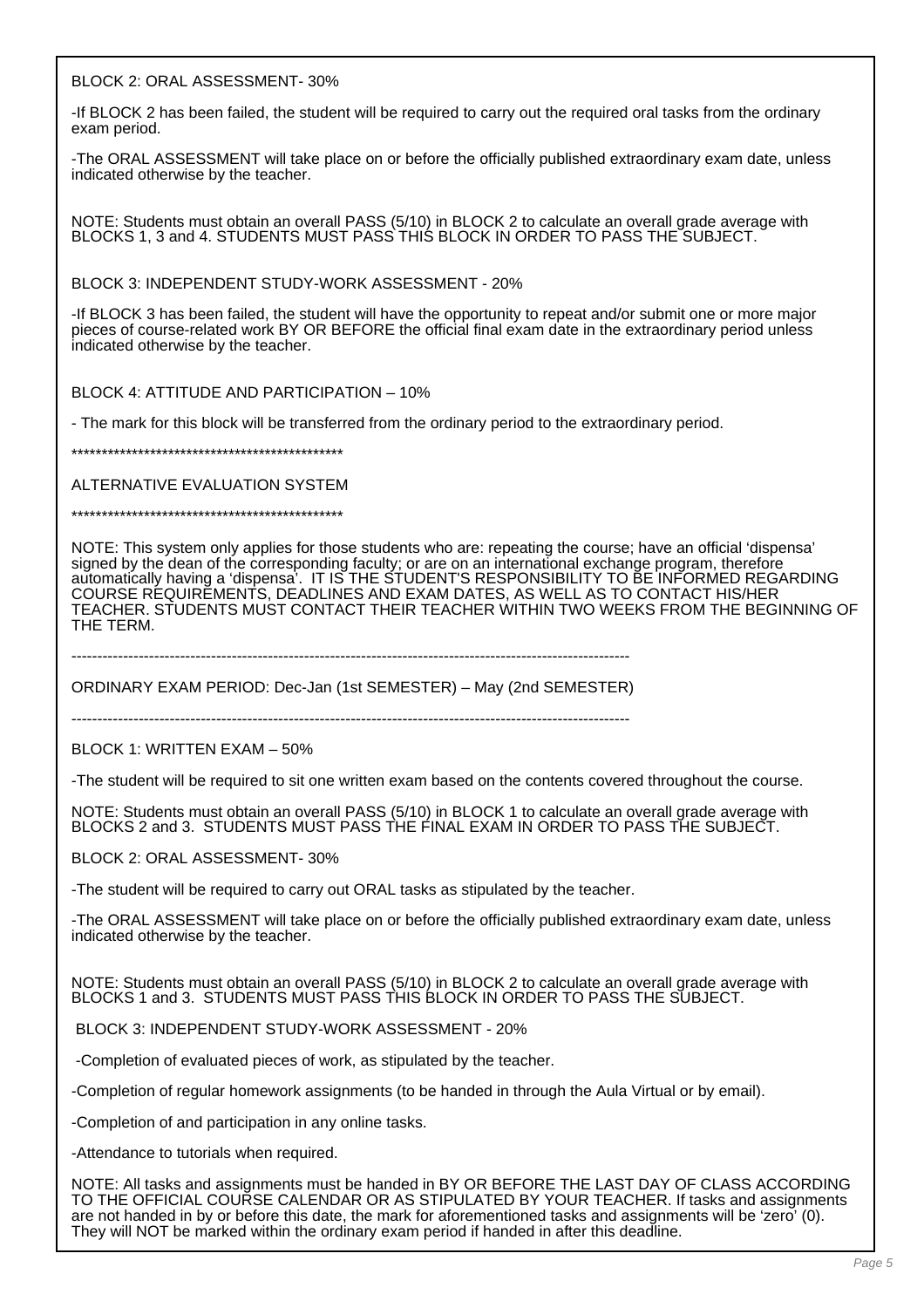------------------------------------------------------------------------------------------------------ EXTRAORDINARY EXAM PERIOD: June -July (1st and 2nd SEMESTERS)

------------------------------------------------------------------------------------------------------

NOTE:

1.Within one academic period, all passed marks from the different BLOCKS will be transferred from the ordinary to the extraordinary exam period.

2.Within one academic period, only those BLOCKS which have been failed in the ordinary exam period may be repeated in the extraordinary exam period.

3.No grades will be transferred from one academic year to the following academic year.

BLOCK 1: WRITTEN EXAM –50%

-The student will be required to sit one written exam based on the contents covered throughout the course.

NOTE: Students must obtain an overall PASS (5/10) in BLOCK 1 to calculate an overall grade average with BLOCKS 2 and 3. STUDENTS MUST PASS THE FINAL EXAM IN ORDER TO PASS THE SUBJECT.

BLOCK 2: ORAL ASSESSMENT- 30%

-The student will be required to carry out the required oral tasks from the ordinary exam period

-The ORAL ASSESSMENT will take place on or before the officially published extraordinary exam date, unless indicated otherwise by the teacher.

NOTE: Students must obtain an overall PASS (5/10) in BLOCK 2 to calculate an overall grade average with BLOCKS 1 and 3. STUDENTS MUST PASS THIS BLOCK IN ORDER TO PASS THE SUBJECT.

BLOCK 3: INDEPENDENT STUDY-WORK ASSESSMENT – 20%

-The student will have the opportunity to repeat and/or submit one or more major pieces of course-related work BY OR BEFORE the official final exam date in the extraordinary period.

\*\*\*\*\*\*\*\*\*\*\*\*\*\*\*\*\*\*\*\*\*\*\*

FURTHER NOTES:

\*\*\*\*\*\*\*\*\*\*\*\*\*\*\*\*\*\*\*\*\*\*\*

1.Coursework deadlines are established at the beginning of the course. No work will be accepted after the due date.

2. Only the coursework stipulated will count towards the final grade. Additional pieces of work with the aim of raising one's overall grade will not be accepted.

3. In the event of plagiarism or other dishonest activity related to the evaluation process, the UFV regulations to the effect will be applied. All degree students must understand that they are subject to the rules of coexistence (la Normativa de Convivencia) of the university, whereby special attention is paid to any infraction attributed to plagiarism and/or cheating on an exam, which are considered as serious faults in agreement with Article 7 in the aforementioned rules.

4.Students are responsible for contacting their subject teacher within the first week after receiving notification of having obtained a 'dispensa'. Students are also responsible for being informed regarding and complying with the course requirements.

5.Honorable Mention: An honorable mention is recognition of excellence. It is awarded exclusively to students who stand out from their peers academically, as well as in attitude, dedication and teamwork. This decision lies exclusively with the subject teacher.

6. Students MUST PASS BOTH BLOCKS 1 AND 2 in order to pass the subject.